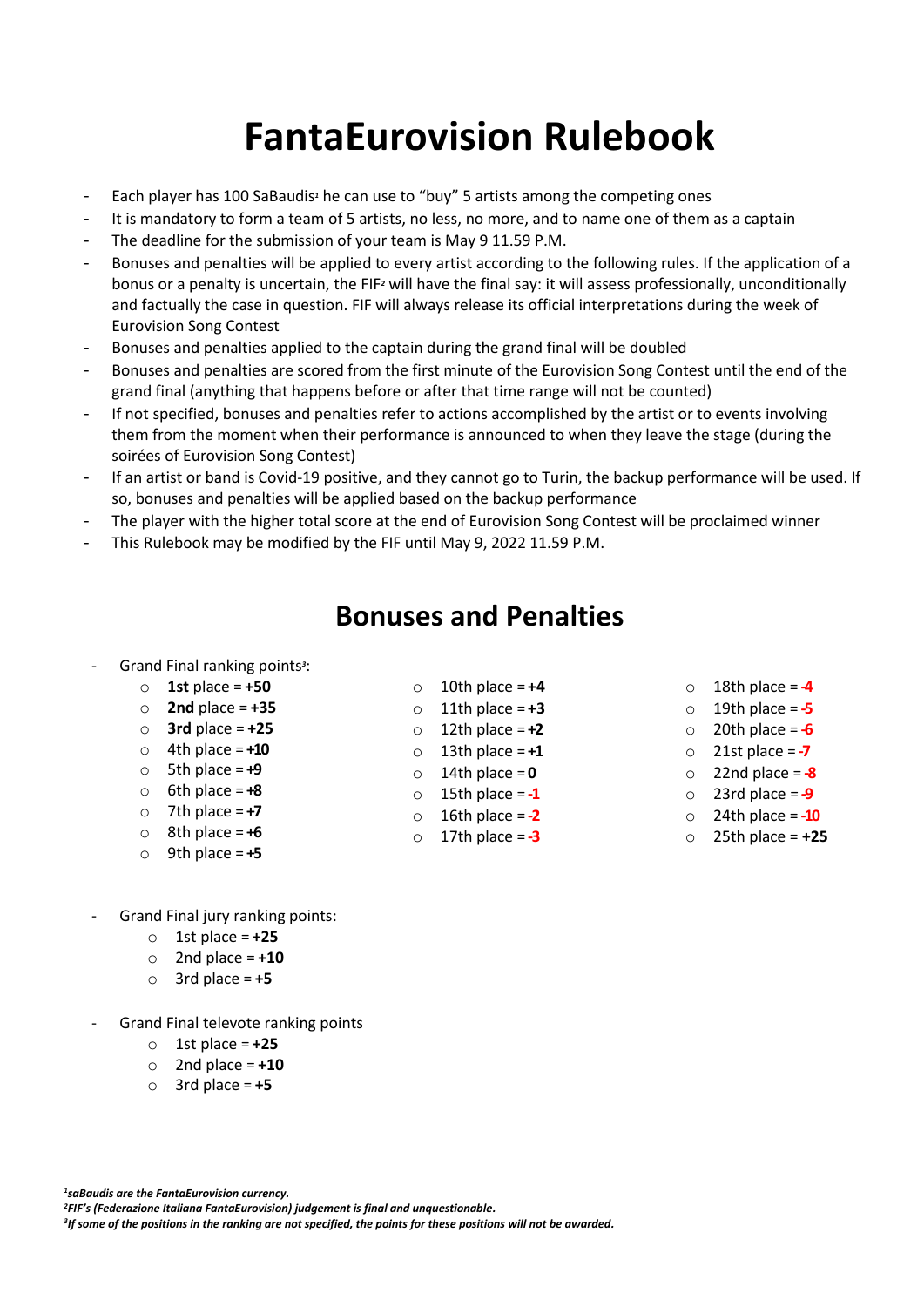- Other awards given during the Eurovision Song Contest = **+25**
- Nul points by jury during the Grand Final = **-20**
- Nul points by televote during the Grand Final = **-20**
- Partial semifinal ranking points:
	- $\circ$  The artist with voting rights in the evening is already qualified for the Grand Final (with or without performance) = **+30**
	- o The artist qualifies for the Grand Final = **+10**
	- o The artist does not qualify for the Grand Final = **-10**
- Last artist to qualify for the Grand Final in each semifinal = **+10**
- Standing ovation from the audience at the Eurovision Song Contest (the bonus is not valid if the audience is always standing or if only a section/area or a small part of the audience stands up) = **+25**

#### **Bonus Philadelphia**

- Total White outfit (excluding accessories/gadgets/finishes) = **+10**
- Artist "spread" on the ground (lying on the ground) = **+10**
- "Light" artist who continues to sing while being lifted and remains suspended in the air = **+10**

#### **Bonus Borotalco**

- Artist hugs a person during or at the end of the performance = **+15**
- High five with hands raised above shoulders = **+10**
- Obvious use of the fog machine = **+5**
- Nip-slip (nipple in sight, see-through does not count) = **+10** (for each nipple)
- Artist wears sunglasses = **+5**
- Artist wears suspenders = **+10**
- The artist dances to a choreography unequivocally associated with their song (e.g. in 2021: valid for Daði & Gagnamagnið, not valid for Gjon's Tears) = **+10**
- Choristers and/or musicians (excluding competing artists) = **+10**
- Dancers (excluding competing artists) = **+10**
- Presence of performers (excluding artists, choristers, musicians and dancers) = **+20**
- The artist is lifted and remains suspended in the air =  $+10$

#### **Bonuses referred to artists, musicians, choristers, dancers and/or performers:**

- Musical instrument and/or accessory on fire or spraying sparkles during performance = **+10**
- Stilts during performance = **+10**
- They change or completely transform outfits = **+10**
- Flips/backflips (hands must not touch the ground) = **+10**
- They wear masks  $= +10$
- Twerking = **+10**
- They bring clothes, gadgets, makeup, wigs or anything else with colors unmistakably associated with those of the flag of the country for which the artist competes = **+5**
- They carry the flag of the country for which the artist is competing  $= +10$
- Moonwalk = **+20**
- Stage diving = **+10**
- Loss of consciousness = **+50**
- Obvious use of wind machine = **+5**
- Flames, sparks and/or fireworks = **+10**
- Soap bubbles and/or foam = **+10**
- Camera on microphone = **+10**
- Kiss on the mouth (double for French kiss) =  $+15$